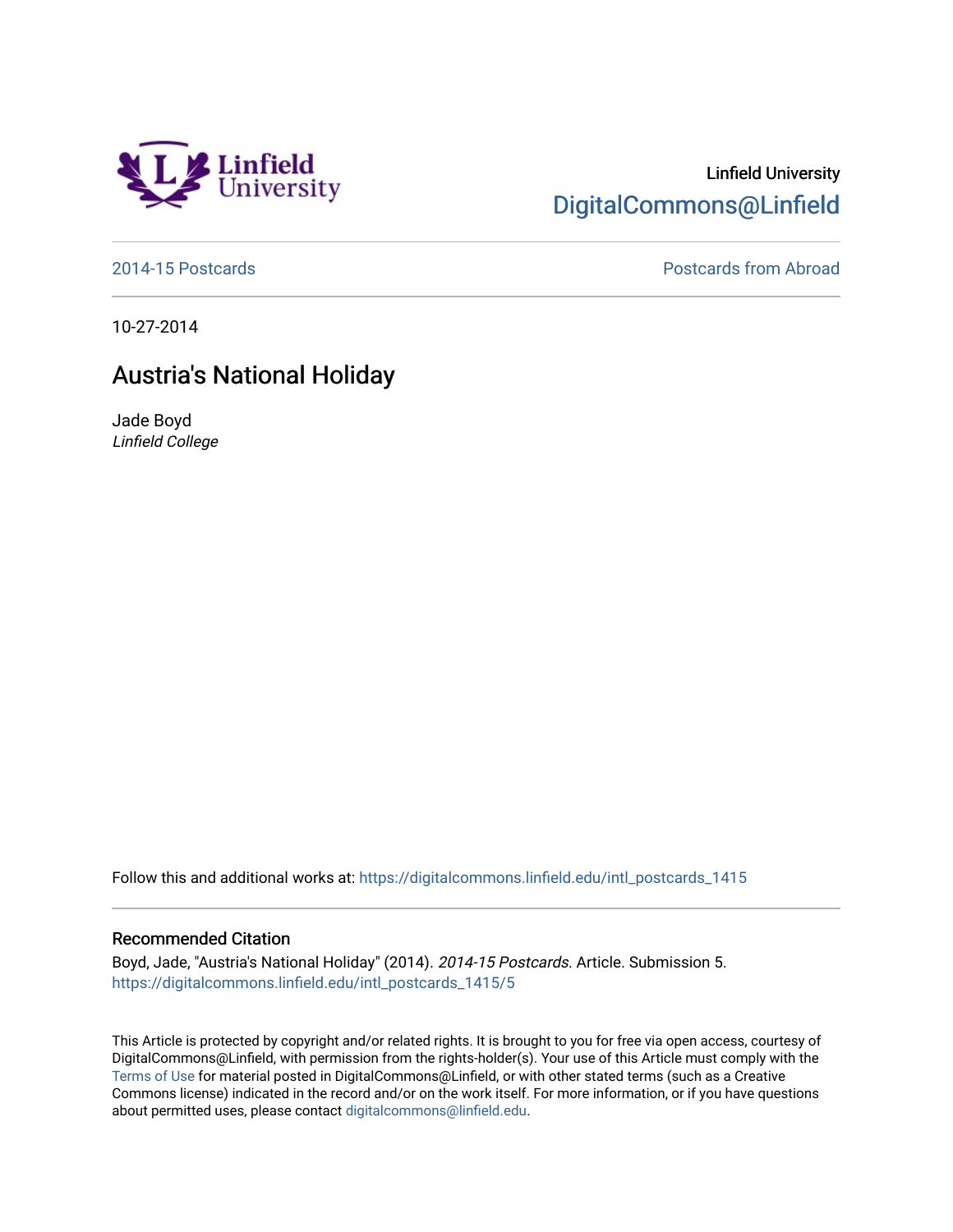## 2014-10-27 Austria's National Holiday



*Two army veterans*

Today was Austria's national holiday and a fun one at that. Earlier in the week, in our mandatory meeting about future events, Herr Herrmann told our group that Austria's national holiday was coming this Sunday. This holiday celebrates the neutrality in Austria in 1965 from the Act of 1955. There are lots of events going on. There are the open offices at parliament, an open showcase of the armed forces of Austria, and some of the museums in Vienna are free to the public. I decided that I should go and enjoy Austria's national holiday.

I decided to go to the natural history museum for fun. In order to get there quickly, I had to go through the Hofburg Palace. However, I was in for a surprise. It was at the Hofburg palace that the armed forces were giving their showcase. They had music playing about from Rocky's build up soundtrack to Pirates of the Caribbean. When a person thinks about it, those choices of music aren't a bad way of getting one's blood pumping. There were helicopters, trucks, and other equipment for different missions. It was exciting to look at what the Austrian army had from machines to styles of uniform. I asked for a photo with two army veterans who were very kind in allowing me to take a photo of them. My favorite part of the festival was the showing of the dogs they use to train for combat. For all the dog lovers out there, this is one place that you should visit if you have the need to get some puppy love. I petted a lot of the dogs and they were so sweet that I asked one of the trainers in German if I could take one home but he laughed and said no.

Then after that, I went to find my next museum. I looked for the Rome museum but couldn't seem to find it. Hint: when you decide to plan something, no matter how much you look over the map online, bring the map itself with you. I didn't find